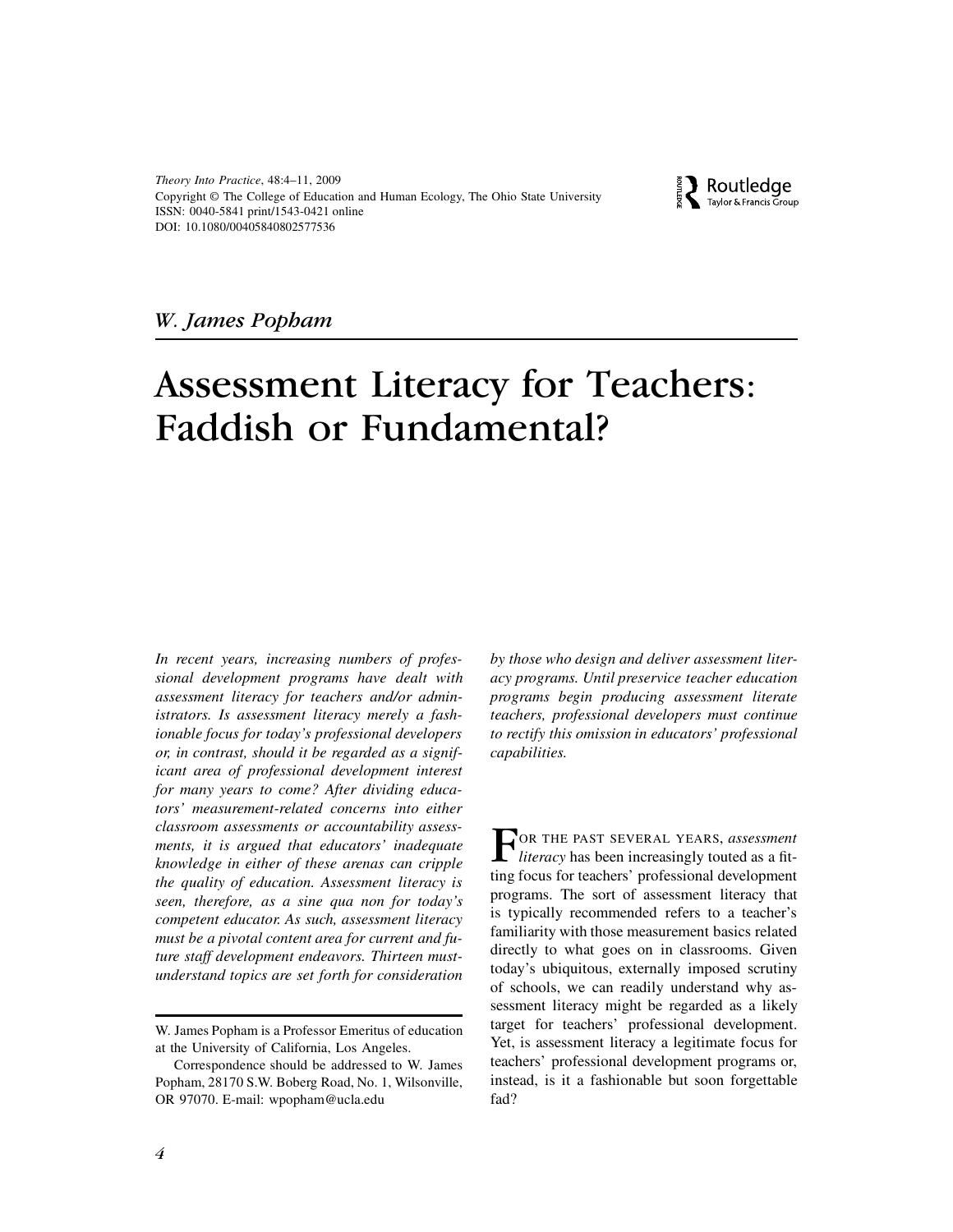#### The Consequences of Omission

Many of today's teachers know little about educational assessment. For some teachers, test is a four-letter word, both literally and figuratively. The gaping gap in teachers' assessment-related knowledge is all too understandable. The most obvious explanation is, in this instance, the correct explanation. Regrettably, when most of today's teachers completed their teacher-education programs, there was no requirement that they learn anything about educational assessment. For these teachers, their only exposure to the concepts and practices of educational assessment might have been a few sessions in their educational psychology classes or, perhaps, a unit in a methods class (La Marca, 2006; Stiggins, 2006).

Thus, many teachers in previous years usually arrived at their first teaching assignment quite bereft of any fundamental understanding of educational measurement. Happily, in recent years we have seen the emergence of increased preservice requirements that offer teacher education candidates greater insights regarding educational assessment. Accordingly, in a decade or two, the assessment literacy of the nation's teaching force is bound to be substantially stronger. But for now. it must be professional development—completed subsequent to teacher education—that will supply the nation's teachers with the assessmentrelated skills and knowledge they need.

### Two Types of Assessments

The term *assessment* in this instance should be regarded not as merely a traditional paperand-pencil test or, for that matter, any kind of formal test. On the contrary, an assessment might consist of a wide variety of evidence-eliciting techniques such as asking students to respond to teacher-presented questions by using individual, erasable white boards during a class discussion, or conducting oral interviews with solo students or with groups of students. Similarly, an assessment of students' attitudes might feature the use of anonymous, self-report inventories. To assess students' cognitive skills, teachers might employ an elaborate performance test in which students must complete, then describe in writing, a series of independent, scientific experiments. Assessment, therefore, should most definitely not be regarded as synonymous with test. (See Cizek in this issue for further explanation of the difference between assessment and test.)

If we could magically track a given teacher's total career in the classroom, we would surely encounter innumerable instances in which educational assessment impinged directly on the decisions this teacher needed to make. Some of those assessment-related decisions would be quite important, such as whether a student should be promoted to the next-higher grade. Some of those assessment decisions would be less important, such as whether the teacher should assign high or low marks to students on daily quizzes of modest significance. It is fairly obvious that the seriousness of a teacher's assessment-related decisions can range substantially. But, granting that the significance of teachers' assessmentrelated decisions can bounce all over the place, a key question remains: What kinds of assessments do teachers most need to understand?

Several sensible ways to subdivide our current educational assessment cake are currently available. For instance, one increasingly popular distinction is to contrast summative assessment and formative assessment (McMillan, 2007). Summative assessment refers to the use of assessmentbased evidence when arriving at decisions about already-completed instructional events such as the quality of a year's worth of schooling or the effectiveness of a semester-long algebra course. Summative assessment is intended to help us arrive at go/no-go decisions based on the success of a final-version instructional program.

In contrast, formative assessment is a process in which assessment-elicited evidence is used by teachers to adjust their ongoing instructional activities, or by students to adjust the ways they are trying to learn something. In contrast to its summative sibling, formative assessment has a powerful improvement orientation, because it is intended to stimulate ameliorative adjustments in teachers' still-malleable instructional programs or in students' current learning-tactics. For in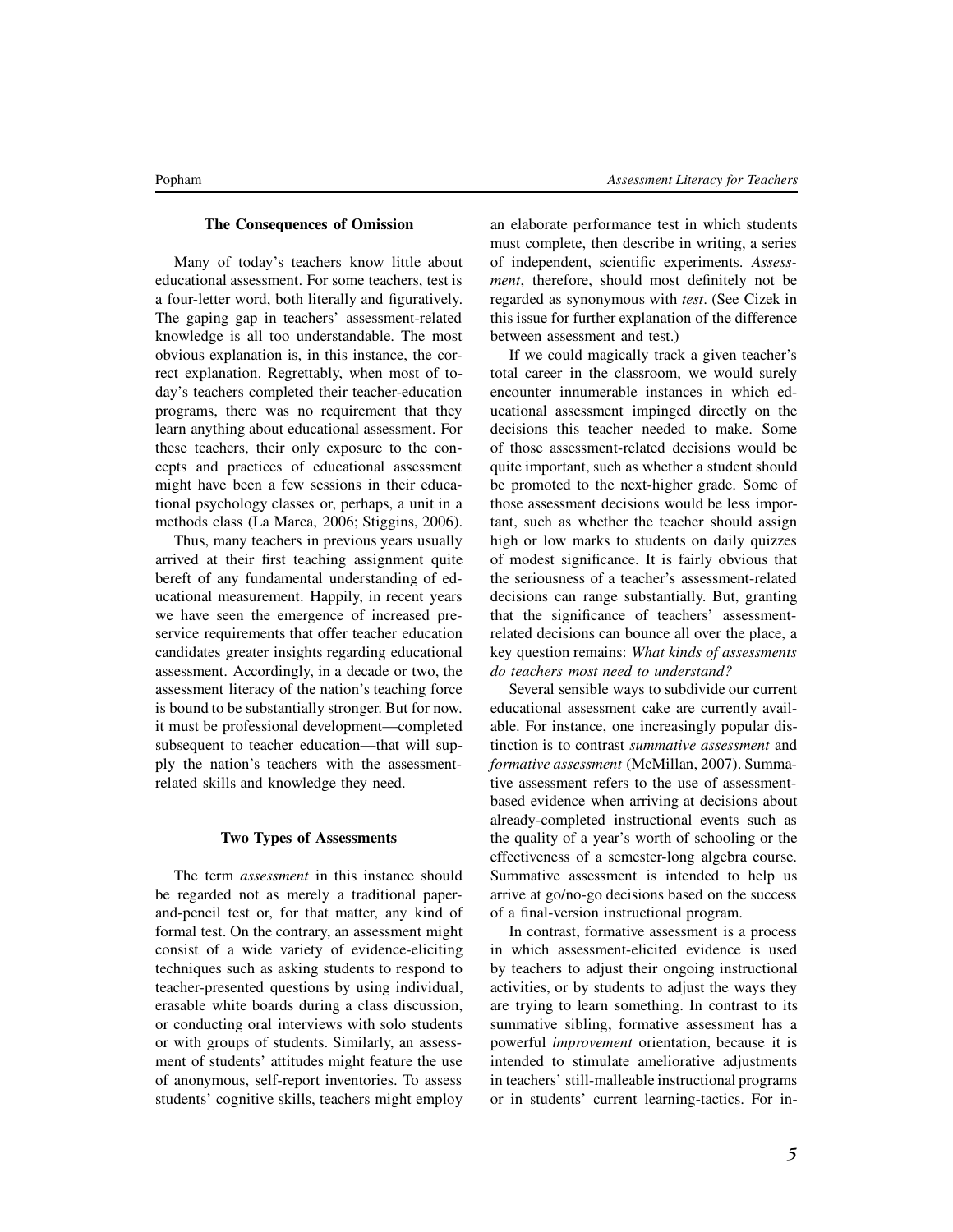stance, formative assessment would be seen when a teacher frequently administers brief dip-stick quizzes, not for grading purposes but, instead, to let the teacher and the students see whether they need to make any changes in what they are doing in class. The function of the formative assessment process is to supply evidence that will enhance students' learning (Popham, 2008).

Chiefly because of formative assessment's relatively recent arrival on the measurement scene, and because there are still some serious definitional disputes regarding what the precise nature of formative assessment is and is not (McMillan, 2007), for purposes of the following analysis the two kinds of assessments I consider as a framework for the promotion of assessment literacy are classroom assessments and accountability assessments. Classroom assessments refer to those formal and informal procedures that teachers employ in an effort to make accurate inferences about what their students know and can do. Sometimes the results of classroom assessments are employed by teachers to improve an underway instructional program, in much the same way teachers would proceed when classroom formative assessment is in full flower, so that both the teacher and students are routinely relying on assessment-elicited evidence to monitor and, if necessary, adjust their activities.

More often than not, however, the results of classroom assessments are used simply to dole out grades to students. Although most classroom assessments are constructed by teachers themselves, in some settings we see teachers employing tests they find in a textbook or in the instructor's manual accompanying that textbook. Then, too, some districts—or even some state departments of education—supply teachers with testing instruments or assessment procedures that teachers may, if they wish, employ as classroom assessments.

Accountability assessments are those measurement devices, almost always standardized, used by governmental entities such as states, provinces, or school districts to ascertain the effectiveness of educational endeavors. In the United States, the most prevalent accountability assessments are currently those required by the

No Child Left Behind Act (NCLB), a powerful federal law calling for the administration of reading and mathematics accountability tests in grades 3–8 and once during high school. Although officials of each state possess a certain degree of autonomy in choosing the tests to be used in satisfaction of NCLB requirements, the federal government still exerts considerable pressure on states to employ relatively traditional standardized testing instruments when satisfying the various NCLB regulations and guidelines dispensed by the U.S. Department of Education. Based on students' performances on these accountability tests, a number of far-reaching decisions regarding schools and school districts are reached. To illustrate, if a particular school's staff is unable to improve its students' scores on the state's accountability tests for several years in a row, then the school might be substantially restructured, or even permanently closed down.

## Two Decision Clusters

These days, there are two collections of assessment-related decisions that teachers need to make. Unsurprisingly, those decisions are linked to the two major categories of assessments previously identified, namely classroom assessments and accountability assessments. One of those clusters of decisions is fairly obvious, that is, those decisions related to teachers' use of classroom assessments such as which ones to employ and how they should be used. But another, more subtle set of decisions stems from the nature of accountability tests that, almost without exception, have a direct or indirect influence on what teachers do in their classrooms. Both of these clusters of decisions have a meaningful impact on the way students end up being taught. Because assessment-literate teachers will typically make better decisions, and because we want students to be better taught, it should be obvious that today's teachers must acquire more assessment literacy and the sooner, the better.

Let's look, first, at classroom assessments. If teachers are assessment literate, odds are that their classroom assessments will be better, be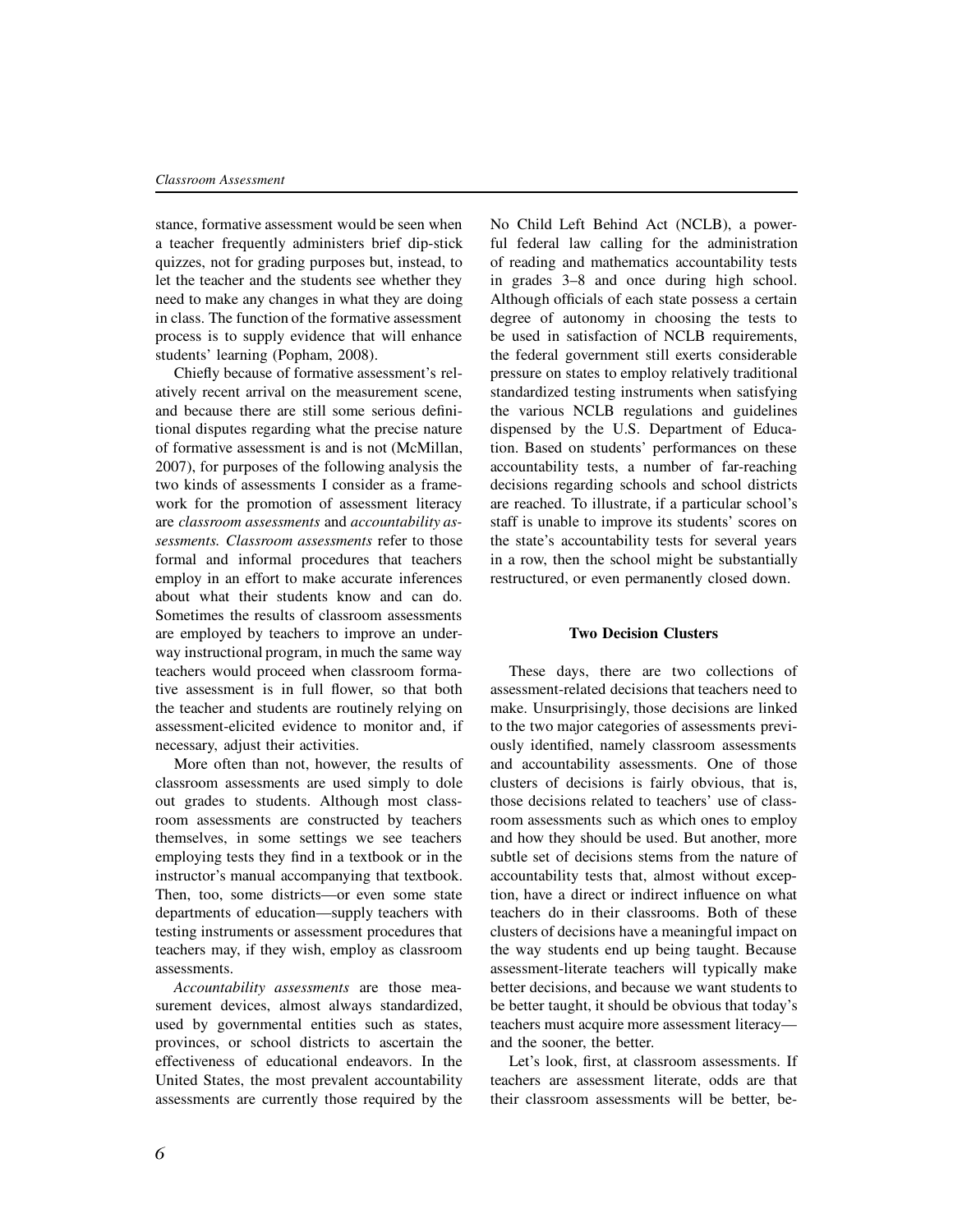cause those teachers will know not only what it is that constitutes a defensible versus an indefensible assessment, but also what represents an accurate versus an inaccurate interpretation of assessment-elicited data. Classroom assessments, even if teachers use them in a fairly perfunctory fashion, will have at least some impact on the way students are educated. The more importance that the teacher ascribes to classroom assessments, the more profound will be the impact of such assessments on a classroom's day-to-day instructional activities.

For example, suppose a teacher employs frequent classroom assessments as an integral part of a full-blown formative assessment strategy; that is, a regular process wherein the dominant mission of educational measurement is to help teachers spruce up their instructional activities and to help students sharpen up the ways they are trying to learn things. In that situation, it is clear that classroom assessments will play a prominent role in what goes on instructionally. At the other extreme, even in a classroom where tests are used by a teacher only to assign grades to students, flawed tests can soon discourage poorly assessed students who, in turn, may find their academic motivation diminishing because of the teacher's tawdry tests. Less motivated students will usually end up being less well educated.

Because their impact on the education process can range from modest to major, classroom assessments ought to be as good as they can be. Teachers who are genuinely assessment literate will not only know how to create more suitable assessments, but will also be conversant with a wide array of potential assessment options. All teachers assess their students, some more vigorously than others, and almost all of those assessments have an impact on instruction, some more substantial than others. Accordingly, all teachers need to possess sufficient assessment literacy so their classroom assessments are at least satisfactory or, preferably, substantially better.

Turning now to the decisions teachers face regarding accountability assessments, why is it that teachers need assessment literacy to make decisions related to the use of such tests? As indicated above, although it is unarguable that teachers need to be assessment literate insofar as such literacy bears on decisions related to their classroom assessments, it is not immediately apparent why teachers' assessment literacy is germane to the sorts of tests traditionally used for accountability testing. After all, these are largescale tests whose nature and nurture are controlled by high-level governmental officials, not classroom teachers. But, unfortunately, therein rests a fallacy that has flourished for far too long.

A major reason for the reluctance of teachers to scrutinize educational accountability tests is that teachers do not think they know enough to evaluate the quality of those tests. In many instances, that is accurate. Few of us like to judge something we know little about. It is not surprising, therefore, that so few of today's high-stakes tests are seriously scrutinized by the very educators who are, themselves, evaluated by students' scores on those tests.

To illustrate the gravity of the situation currently existing regarding accountability testing, in the United States we find that the vast majority of standardized achievement tests being used as NCLB accountability assessments are instructionally insensitive; that is, those tests are unable to distinguish between students who have been skillfully taught and those students who have been shabbily taught (Popham, 2007). An instructionally insensitive test, therefore, fails to provide an accurate picture of how well students in a given school have been taught. Typically, such tests merely measure the affluence-level of a school's students. So, if a teacher works in a school serving economically disadvantaged students, even if that teacher is doing a terrific instructional job, odds are that the test performances of the teacher's students on an instructionally insensitive accountability test will not reflect how well the teacher has taught. Large numbers of inaccurately evaluated schools, of course, negate the very raison d'être for accountability laws such as NCLB. But teachers with insufficient assessment literacy will not understand this, because such teachers typically cannot tell the difference between an accountability test that is instructionally sensitive and one that is instructionally insensitive.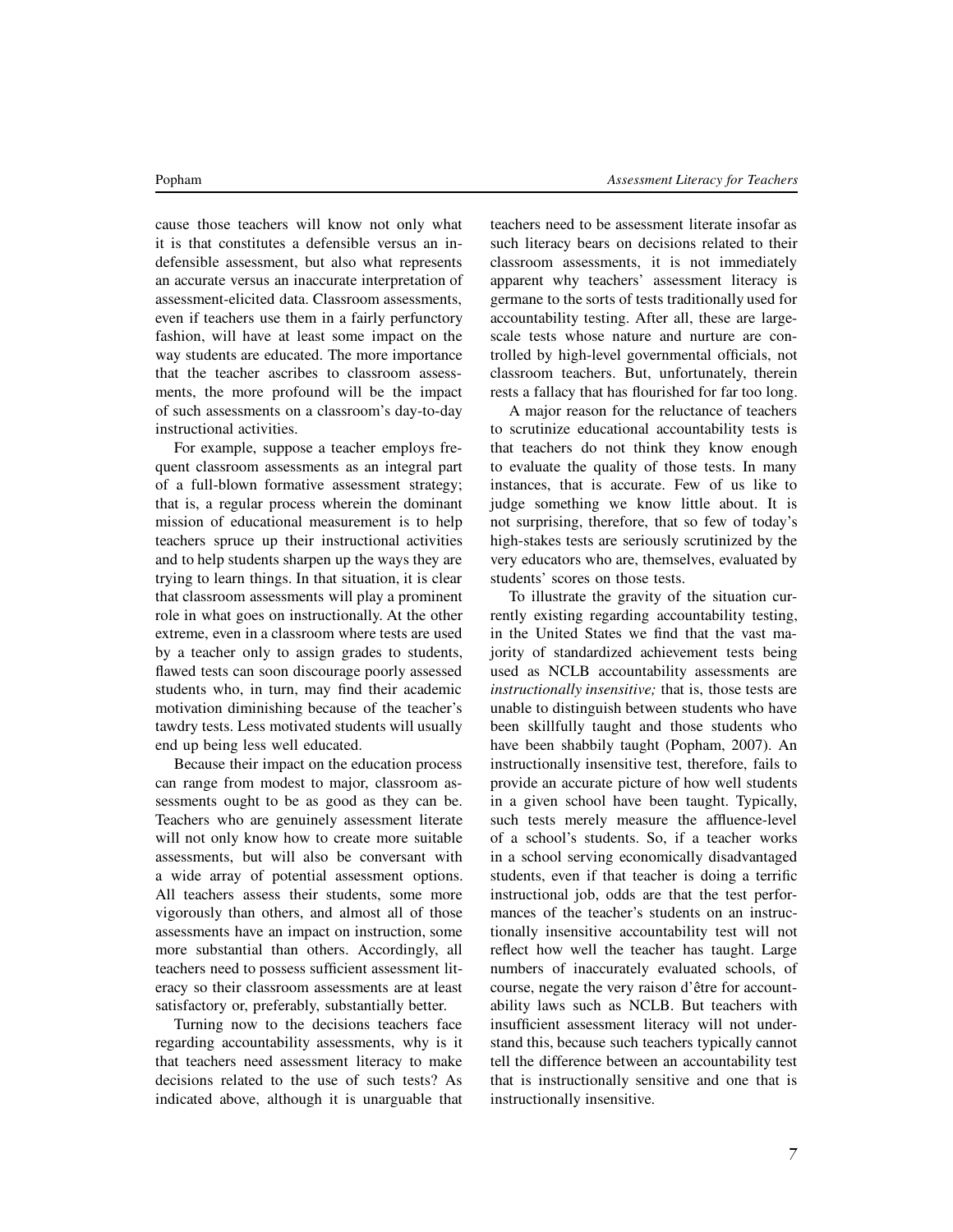Thus, one overriding decision for a teacher in relation to an accountability test is whether to try to improve an inappropriate accountability test or, perhaps, try to replace it altogether. Teachers, separately, in small groups, or as part of a larger coalition, can decide to take aggressive action to educate, then influence, those who install unsound accountability tests. If teachers can exercise the sort of leadership that one should expect from enlightened professionals, then there is a chance that, in time, inadequate accountability assessments can be replaced by better ones. When our accountability assessments are instructionally sensitive, then our accountability programs will have a chance to work the way they are supposed to work.

I have suggested that when we carve up the world of educational testing into two lumps, classroom assessments and accountability assessments, teachers will be faced with clusters of decisions they will need to make with regard to each kind of assessment. Both sets of decisions are important. Both sets of decisions have an impact on how students are educated. But in order to make those decisions more defensibly, teachers need to possess a solid dose of assessment literacy. It seems clear that such literacy should be conveyed to teachers via professionaldevelopment activities.

## A Quick Content Dip

Professional development programs focused on assessment literacy need to be tailored. Such a program designed for school administrators is likely to be similar to an assessment-literacy program for teachers, in the sense that many of the topics to be treated would be essentially identical, but some salient content differences would and should—exist. To conclude this analysis, I would like to lay out the content that should be addressed—in a real-world, practical manner rather than an esoteric, theoretical fashion during an assessment-literacy professional development program for teachers. This will only be a brief listing of potential content, but those who are interested in a closer look at possible

content for such programs will find more detailed treatments of potential emphases in the list of references.

Those considering what to include in an assessment literacy professional development program for teachers should seriously consider focusing on a set of target skills and knowledge dealing with the following content:

- 1. The fundamental function of educational assessment, namely, the collection of evidence from which inferences can be made about students' skills, knowledge, and affect. A common misconception among educators is to reify test scores, as though such scores are the true target of an educator's concern. In reality, the only reason we test our students is in order collect evidence regarding what we cannot see—understanding, skill development, and so on. Almost all of our educational goals are aimed at unseeable skills and knowledge. We cannot tell how much history a student knows just by looking at that student. Thus, we must rely on students' overt test performances to produce evidence so we can arrive at defensible inferences about students' covert skills and knowledge.
- 2. Reliability of educational assessments, especially the three forms in which consistency evidence is reported for groups of test-takers (stability, alternate-form, and internal consistency) and how to gauge consistency of assessment for individual test-takers. Many educators place absolutely unwarranted confidence in the accuracy of educational tests, especially those high-stakes tests created by well-established testing companies. When educators grasp the nature of measurement error, and realize the myriad factors that can trigger inconsistency in a student's test performances, those educators will regard with proper caution the imprecision of the results obtained on even some of our most time-honored assessment instruments.
- 3. The prominent role three types of validity evidence should play in the building of arguments to support the accuracy of test-based interpretations about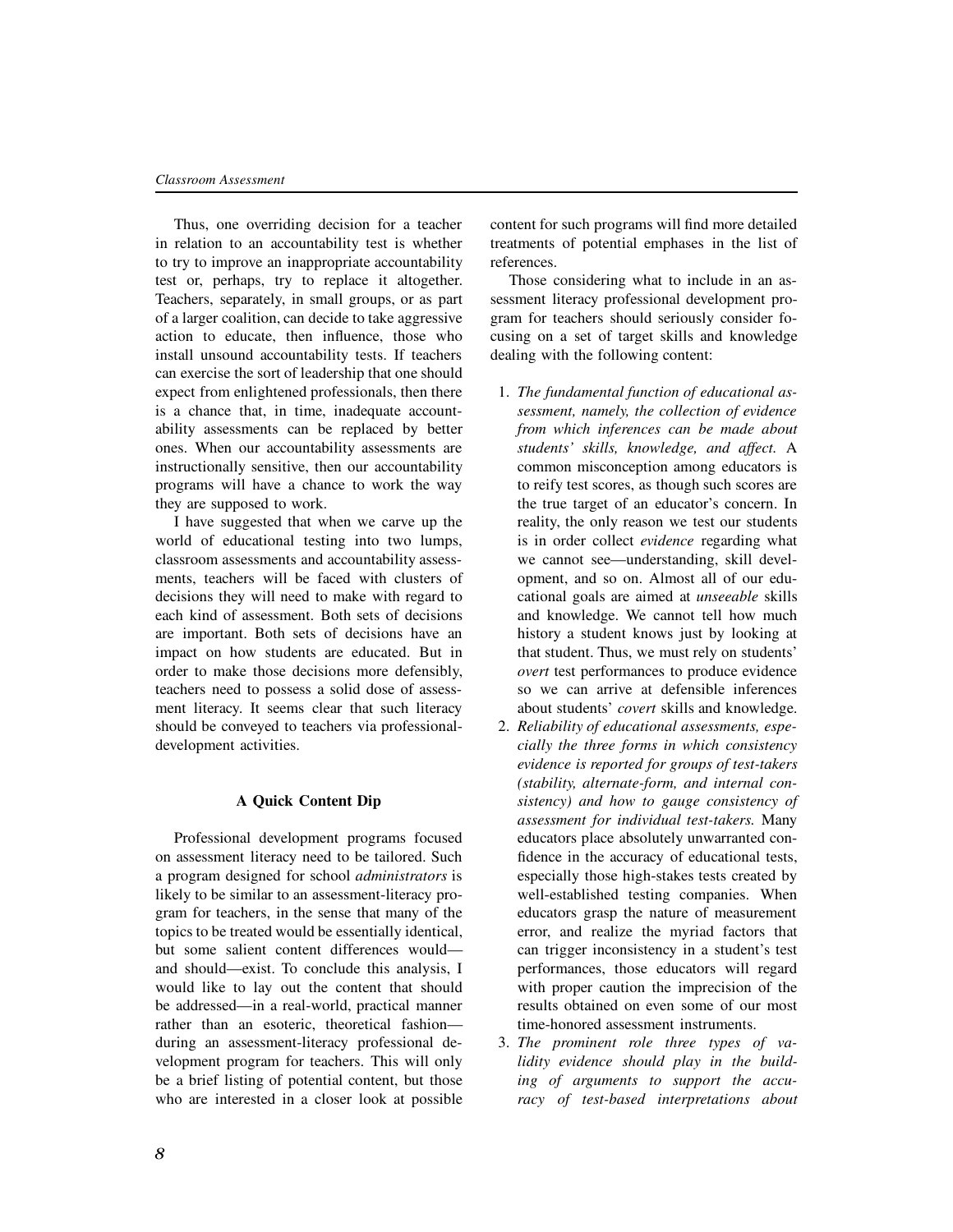students, namely, content-related, criterionrelated, and construct-related evidence. Anytime an educator utters the phrase *a valid* test, that educator is—at least technically in error. It is not a test that is valid or invalid. Rather, it is the inference we base on a test-taker's score whose validity is at issue. Moreover, the types of validity evidence we collect are fundamentally different. As a consequence, for example, classroom teachers need to know that the chief kind of validity evidence they need to attend to should be content-related.

- 4. How to identify and eliminate assessment bias that offends or unfairly penalizes testtakers because of personal characteristics such as race, gender, or socioeconomic status. During the past two decades, the measurement community has devised both judgmental and empirical ways of dramatically reducing the amount of assessment bias in our large-scale educational tests. Classroom teachers need to know how to identify and eliminate bias in their own teacher-made tests.
- 5. Construction and improvement of selectedresponse and constructed-response test items. Through the years, measurement specialists have been assembling a collection of guidelines regarding how to create wonderful, rather than wretched, test items. Moreover, once a set of test items has been constructed, there are easily used procedures available for making those items even better. Educators who generate tests need to be conversant with the creation and honing of test items.
- 6. Scoring of students' responses to constructed-response tests items, especially the distinctive contribution made by wellformed rubrics. Although constructedresponse test items such as essay and shortanswer items often provide particularly illuminating evidence about students' skills and knowledge, the scoring of students' responses to such items often goes haywire because of loose judgmental procedures. Teachers need to know how to create and use

rubrics, that is, scoring guides, so students' performances on constructed-response items can be accurately appraised.

- 7. Development and scoring of performance assessments, portfolio assessments, exhibitions, peer assessments, and selfassessments. Gone are the days when teachers only had to know how to score tests by distinguishing between a circled T or  $F$  for students' answers to true–false items. Given the current use of assessment procedures calling for students to respond in dramatically diverse ways, today's teachers need to learn how to generate and perhaps score a considerable variety of assessment strategies.
- 8. Designing and implementing formative assessment procedures consonant with both research evidence and experience-based insights regarding such procedures' likely success. Formative assessment is a process, not a particular type of test. Because there is now substantial evidence at hand that properly employed formative assessment can meaningfully boost students' achievement (Black & Wiliam, 1998a), today's educators need to understand the innards of this potent classroom process.
- 9. How to collect and interpret evidence of students' attitudes, interests, and values. When considering the importance of students' acquisition of cognitive versus affective outcomes, it could be argued that inattention to students' attitudes, interests, and values can have a lasting, negative impact on those students. Teachers, therefore, should at least learn how to assess their students' affect so that, if those teachers choose to do so, they can get an accurate fix on their students' affective dispositions.
- 10. Interpreting students' performances on large-scale, standardized achievement and aptitude assessments. Because students' performances are of interest to both teachers and students' parents, teachers must understand the most widely used techniques for reporting students' scores on today's oftadministered standardized examinations, in-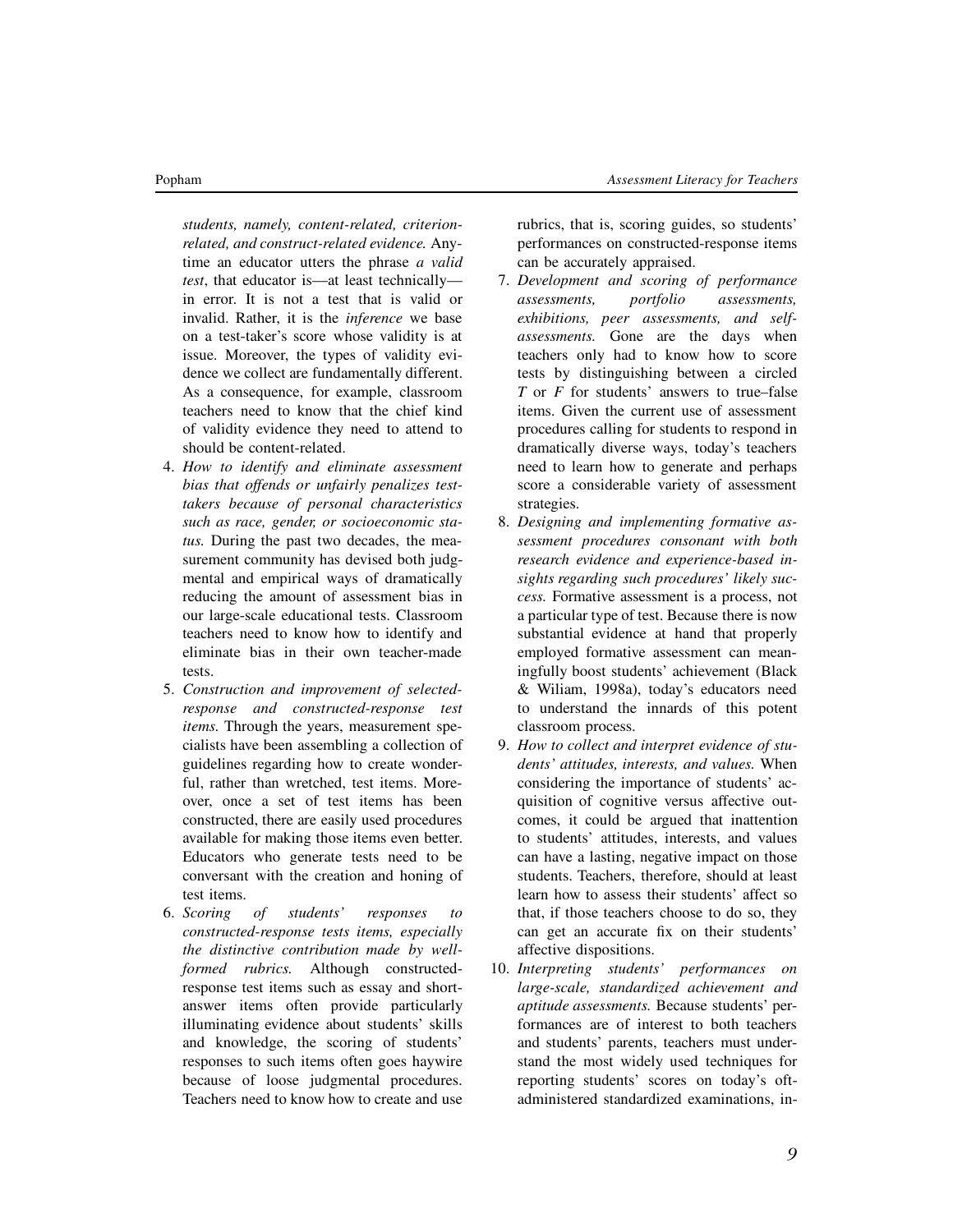cluding, for example, what is meant by a scale score.

- 11. Assessing English Language Learners and students with disabilities. Although most of the measurement concepts that educators need to understand will apply across the board to all types of students, there are special assessment issues associated with students whose first language is not English and for students with disabilities. Because today's educators have been adjured to attend to such students with more care than was seen in the past, it is important for all teachers to become conversant with the assessment procedures most suitable for these subgroups of students.
- 12. How to appropriately (and not inappropriately) prepare students for high-stakes tests. Given the pressures on educators to have their students shine on state and, sometimes, district accountability tests, there have been reports of test-preparation practices that are patently inappropriate. In many instances, such unsound practices arise simply because teachers had not devoted attention to the question of how students should and should not be readied for important tests. They should be prepared to do so.
- 13. How to determine the appropriateness of an accountability test for use in evaluating the quality of instruction. It is not safe to assume that, because an accountability test has been officially adopted in a state, this test is suitable for evaluating schools. More than ever before, educators need to understand what makes a test suitable for appraising the quality of instruction.

All but a few of these 13 content recommendations are applicable to both classroom assessments and accountability assessments. The recommendations regarding the determination of an accountability test's evaluative appropriateness and interpreting students' performances on large-scale, standardized tests, of course, refer only to accountability assessments. Conversely, the recommendation regarding learning about formative assessment procedures clearly deals

with classroom assessments rather than accountability assessments. Beyond those dissimilarities, however, a professional development program aimed at the promotion of teachers' assessment literacy should show how the bulk of the content recommended here has clear relevance to both classroom assessments and accountability assessments.

Of particular merit these days is the use of professional learning communities as an adjunct to, or in place of, more traditional professional development activities. Such communities consist of small groups of teachers and/or administrators who meet periodically over an extended period of time, for instance, one or more school years, to focus on topics such as those identified above. If such a group consists exclusively of teachers, then it is typically referred to as a teacher learning community. If administrators are involved, then the label professional learning community is usually affixed. Given access to at least some written or electronic materials as a backdrop (e.g., Popham, 2006, which is available gratis to such learning communities), collections of educators with similar interest can prove to be remarkably effective in helping educators acquire significant new insights.

### Fad-Free Focus?

The presenting question that initiated this analysis was whether professional development programs aimed at enhancing teachers' assessment literacy were warranted, either in the shortterm or long-term. I identified two sets of teachers' assessment-related decisions that could be illuminated by such programs, namely, those decisions related to classroom assessments and those decisions related to accountability assessments. Although, at the current time, teachers are surely faced with assessment-dependent choices stemming from both of these sorts of assessments, will both types of assessments be with us over the long haul?

The answer to that question is, in my view, an emphatic Yes. With regard to classroom assessments, the influential work of Black and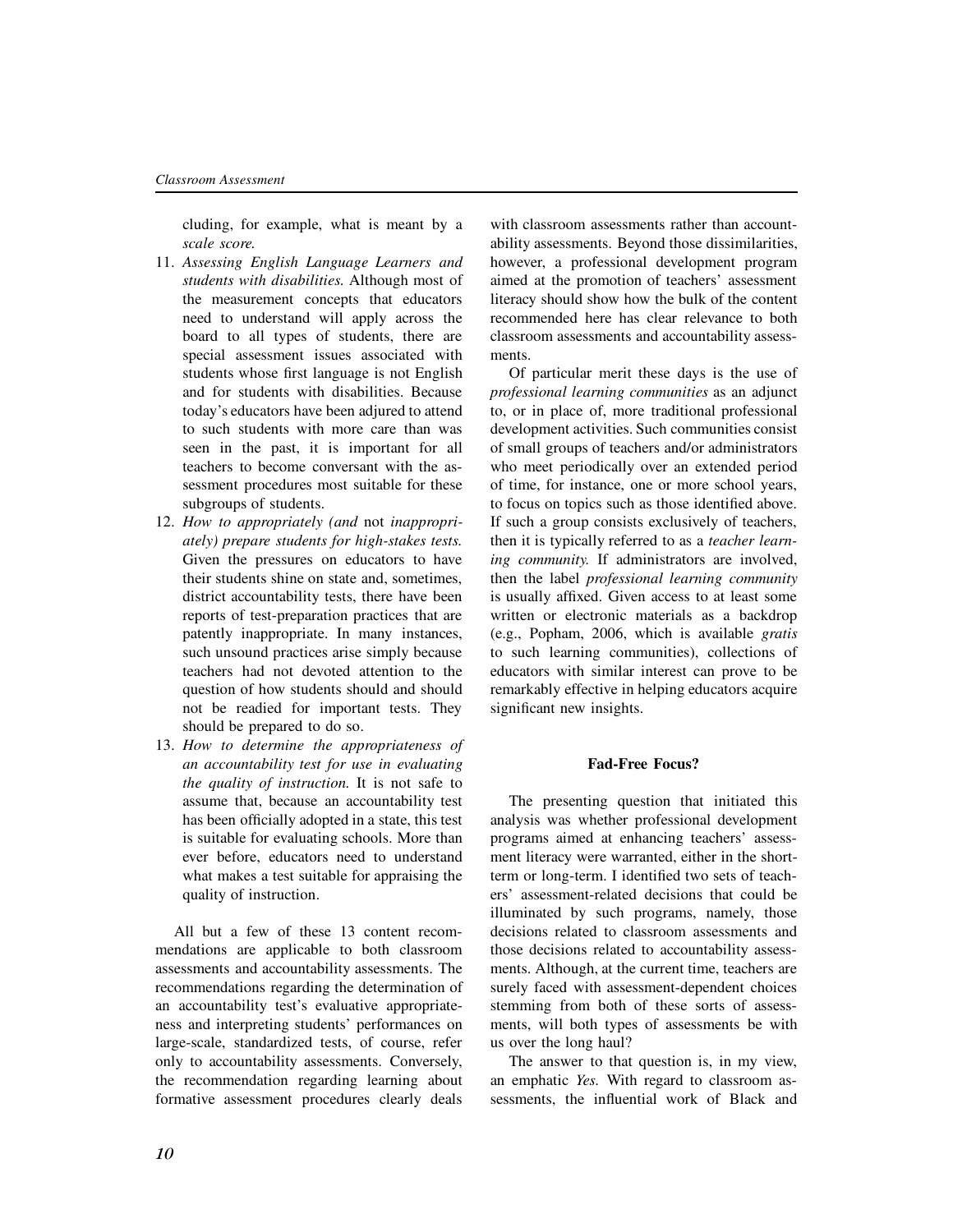Wiliam (1998a, 1998b) lends powerful empirical support attesting to the learning dividends of instructionally oriented classroom assessment. When classroom assessments are conceived as assessments for learning, rather than assessments of learning, students will learn better what their teacher wants them to learn. Not only is the evidence supporting such a formative approach to classroom assessment demonstrably effective, but there are—happily—diverse ways to implement an instructionally oriented approach to classroom assessment. As the two British researchers point out:

The range of conditions and contexts under which studies have shown that gains can be achieved must indicate that the principles that underlie achievement of substantial improvements in learning are robust. Significant gains can be achieved by many different routes, and initiatives here are not likely to fail through neglect of delicate and subtle features. (Black & Wiliam, 1998a, pp. 61–62)

It appears, then, that teachers who want to be optimally effective ought to be learning about the essentials of classroom assessment for a long while to come.

Turning to accountability assessment, there seems little reason to believe that the demand for test-based evidence of teachers' effectiveness will evaporate—ever. Accountability pressure on educators springs from taxpayers' doubts that their public schools are as effective as they ought to be. It will take decades of consistent educational success stories before the public is disabused of its skeptical regard for public schools. Even if the public were ever to relax its demands for educational accountability evidence, thoughtful educators still ought to insist on the collection of such evidence. That is the kind of requirement that any self-respecting profession ought to impose on itself.

Thus, it seems that assessment literacy is a commodity needed by teachers for their own long-term well-being, and for the educational well-being of their students. For the foreseeable future, teachers are likely to exist in an environment where test-elicited evidence plays a prominent instructional and evaluative role. In such environments, those who control the tests tend to control the entire enterprise. Until preservice teacher educators routinely provide meaningful assessment literacy for prospective teachers, the architects of professional development programs will need to offer assessment-literacy programs. We can only hope they do it well.

## References

- Black, P., & Wiliam, D. (1998a). Assessment and classroom learning. Assessment in Education: Principles, Policy, and Practice, 5(1), 7–73.
- Black, P., & Wiliam, D. (1998b). Inside the black box: Raising standards through classroom assessment. Phi Delta Kappan, 80(2), 139–148.
- La Marca. P. (2006, June). Assessment literacy: Building capacity for improving student learning. Paper presented at the National Conference on Large-Scale Assessment, Council of Chief State School Officers, San Francisco, CA.
- McMillan, J. H. (Ed.). (2007). Formative classroom assessment: Theory into practice. New York: Teachers College Press.
- Popham, W. J. (2006). Mastering assessment: A selfservice system for educators. New York: Routledge.
- Popham, W. J. (2007). Instructional sensitivity: Educational accountability's dire deficit. Phi Delta Kappan, 89(2), 149–155.
- Popham, W. J. (2008). Transformative assessment. Alexandria, VA: Association for Supervision and Curriculum Development.
- Stiggins, R. J. (2006). Assessment for Learning: A Key to Student Motivation and Learning. Phi Delta Kappa Edge, 2(2), 1–19.

TłP